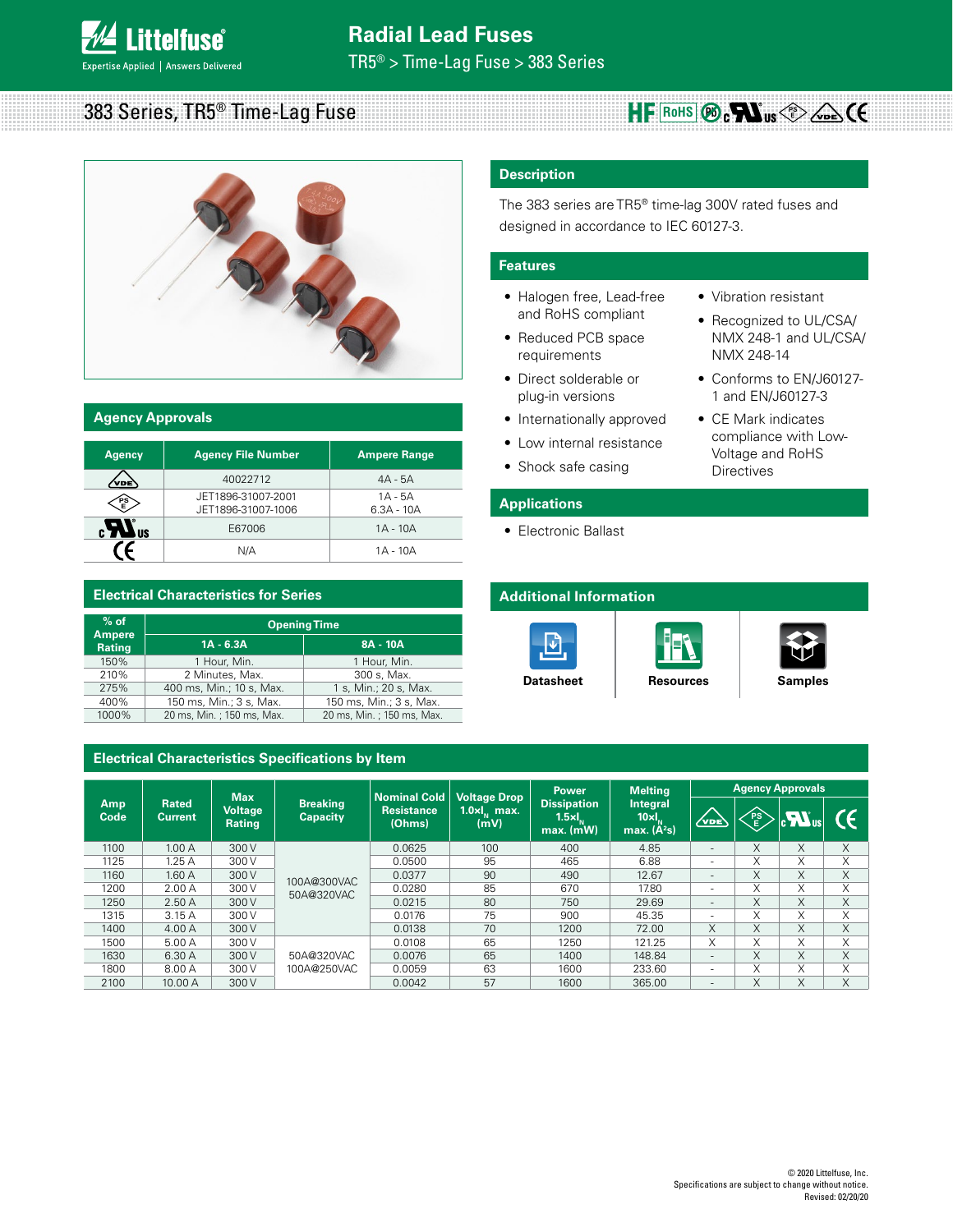

# **Radial Lead Fuses**

TR5® > Time-Lag Fuse > 383 Series

### **Temperature Re-rating Curve**



#### **Note:**

**1.** Rerating depicted in this curve is in addition to the standard derating of 25% for continuous operation.

# **Average Time Current Curves**



# **Soldering Parameters - Wave Soldering**



# **Recommended Process Parameters:**

| <b>Wave Parameter</b>                                | <b>Lead-Free Recommendation</b>   |
|------------------------------------------------------|-----------------------------------|
| Preheat:<br>(Depends on Flux Activation Temperature) | (Typical Industry Recommendation) |
| Temperature Minimum:                                 | $100^{\circ}$ C                   |
| Temperature Maximum:                                 | $150^{\circ}$ C                   |
| Preheat Time:                                        | 60-180 seconds                    |
| Solder Pot Temperature:                              | 260°C Maximum                     |
| Solder Dwell Time:                                   | 2-5 seconds                       |
|                                                      |                                   |

# **Recommended Hand-Solder Parameters:**

Solder Iron Temperature: 350°C +/- 5°C Heating Time: 5 seconds max.

**Note: These devices are not recommended for IR or Convection Reflow process.**